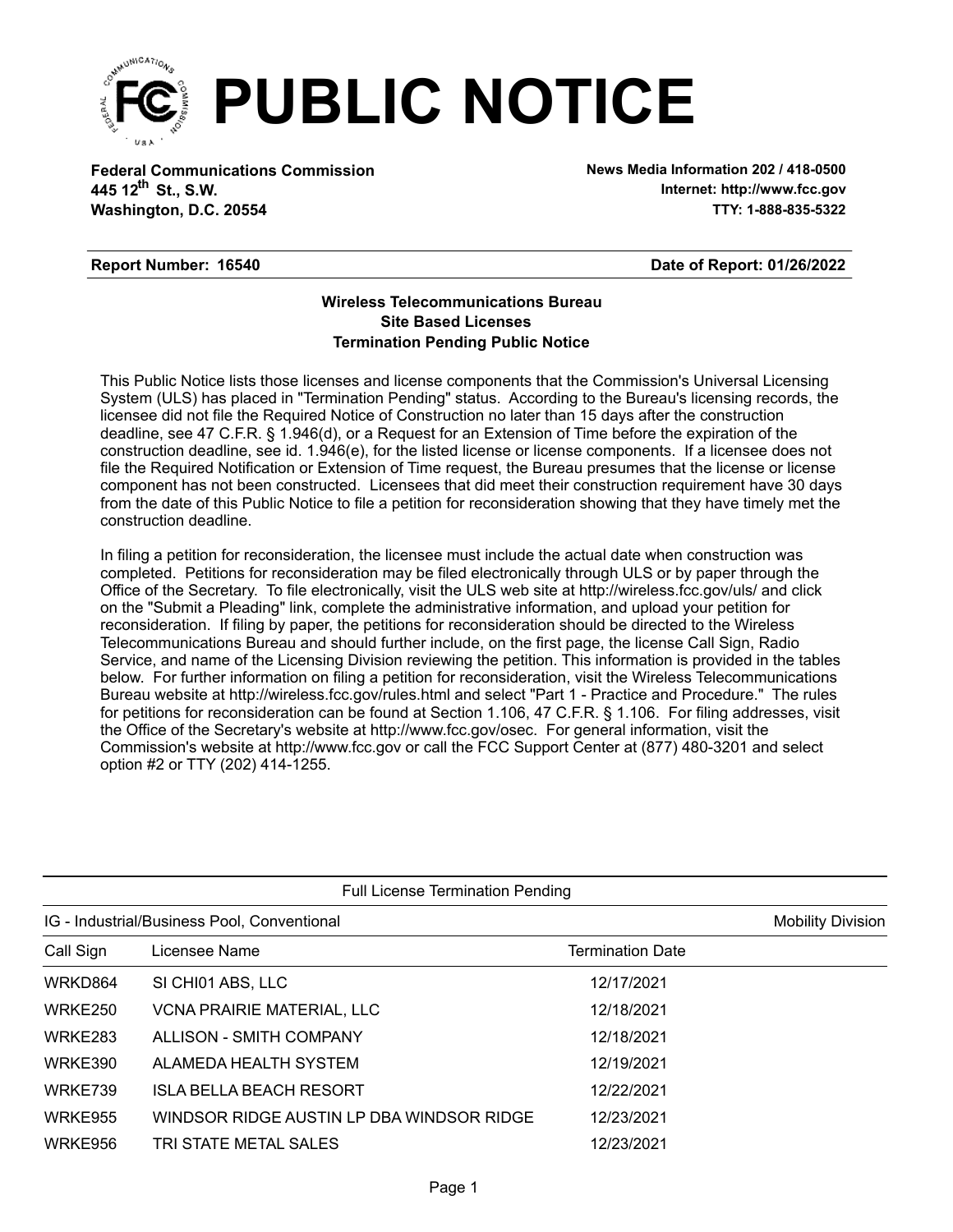| <b>Full License Termination Pending</b>     |                                           |                         |  |  |  |  |  |
|---------------------------------------------|-------------------------------------------|-------------------------|--|--|--|--|--|
| IG - Industrial/Business Pool, Conventional | <b>Mobility Division</b>                  |                         |  |  |  |  |  |
| Call Sign                                   | Licensee Name                             | <b>Termination Date</b> |  |  |  |  |  |
| WRKE974                                     | COMO-PICKTON CONSOLIDATED INDEPENDENT SCH | 12/23/2021              |  |  |  |  |  |
| WRKE977                                     | HCI SYSTEMS, INC.                         | 12/23/2021              |  |  |  |  |  |

### MG - Microwave Industrial/Business Pool and Broadband Division Broadband Division

| Call Sign | Licensee Name                        | <b>Termination Date</b> |  |
|-----------|--------------------------------------|-------------------------|--|
| WQME518   | J G BOSWELL COMPANY                  | 12/18/2021              |  |
| WQME540   | J G BOSWELL COMPANY                  | 12/18/2021              |  |
| WOME554   | J G BOSWELL COMPANY                  | 12/19/2021              |  |
| WQMF540   | J G BOSWELL COMPANY                  | 12/18/2021              |  |
| WOMF541   | J G BOSWELL COMPANY                  | 12/18/2021              |  |
| WRHU453   | School District of Palm Beach County | 12/18/2021              |  |
| WRHU626   | NEBRASKA PUBLIC POWER DISTRICT       | 12/19/2021              |  |
| WRHU642   | NEBRASKA PUBLIC POWER DISTRICT       | 12/19/2021              |  |

Location Termination Pending

| Call Sign | Licensee Name | City     | State     | Location Termination |
|-----------|---------------|----------|-----------|----------------------|
|           |               | Latitude | Longitude | Date                 |

|                        | <b>Frequency Termination Pending</b>               |                  |                           |                |           |                            |  |  |
|------------------------|----------------------------------------------------|------------------|---------------------------|----------------|-----------|----------------------------|--|--|
|                        | CF - Common Carrier Fixed Point to Point Microwave |                  |                           |                |           | <b>Broadband Division</b>  |  |  |
| Call Sign<br>Stn Class | Licensee Name<br>Lower/Upper Frequency             | City<br>Latitude | <b>State</b><br>Longitude | Loc.<br>Path # | Ant.<br># | <b>Termination</b><br>Date |  |  |
| WPTG310                | SOUTHERN COMPANY SERVICES, INC.                    | <b>JASPER</b>    | AL                        |                |           | 12/23/2021                 |  |  |
| <b>FXO</b>             | 6004.50000000                                      | 33-49-30.0 N     | 87-17-59.0 W              | 5              |           |                            |  |  |
| WPTG310                | SOUTHERN COMPANY SERVICES, INC.                    | <b>JASPER</b>    | AL                        |                |           | 12/23/2021                 |  |  |
| <b>FXO</b>             | 6004.50000000                                      | 33-49-30.0 N     | 87-17-59.0 W              | 5              |           |                            |  |  |
| WPTG310                | SOUTHERN COMPANY SERVICES, INC.                    | <b>JASPER</b>    | AL                        |                |           | 12/23/2021                 |  |  |
| <b>FXO</b>             | 6004.50000000                                      | 33-49-30.0 N     | 87-17-59.0 W              | 5              |           |                            |  |  |
| WPTG310                | SOUTHERN COMPANY SERVICES, INC.                    | <b>JASPER</b>    | AL                        |                |           | 12/23/2021                 |  |  |
| <b>FXO</b>             | 6004.50000000                                      | 33-49-30.0 N     | 87-17-59.0 W              | 5              |           |                            |  |  |
| WPTG310                | SOUTHERN COMPANY SERVICES, INC.                    | <b>JASPER</b>    | AL                        |                |           | 12/23/2021                 |  |  |
| <b>FXO</b>             | 6004.50000000                                      | 33-49-30.0 N     | 87-17-59.0 W              | 5              |           |                            |  |  |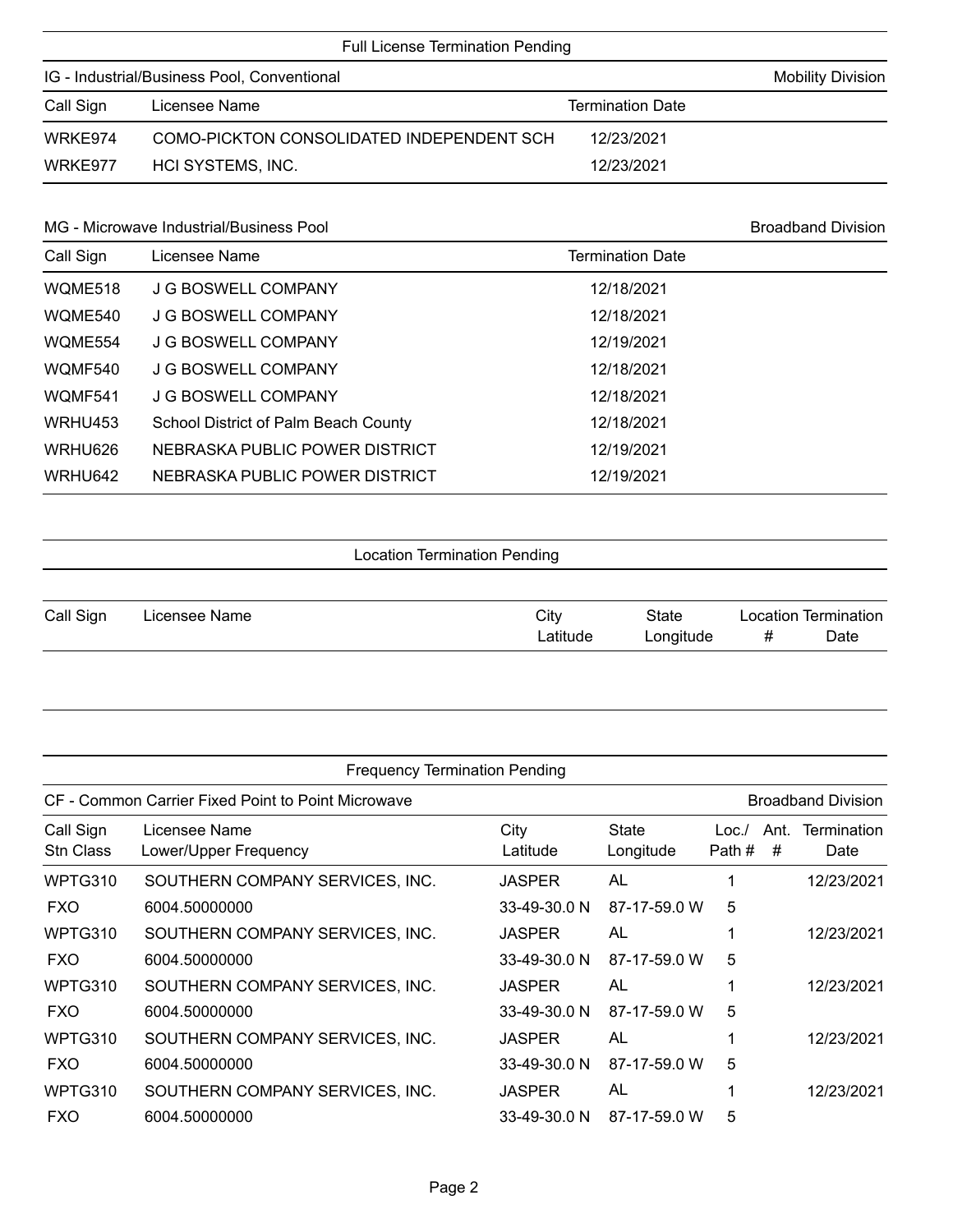|                        | CF - Common Carrier Fixed Point to Point Microwave |                  |                           |                  |   | <b>Broadband Division</b> |
|------------------------|----------------------------------------------------|------------------|---------------------------|------------------|---|---------------------------|
| Call Sign<br>Stn Class | Licensee Name<br>Lower/Upper Frequency             | City<br>Latitude | <b>State</b><br>Longitude | Loc. /<br>Path # | # | Ant. Termination<br>Date  |
| WPTG310                | SOUTHERN COMPANY SERVICES, INC.                    | <b>JASPER</b>    | <b>AL</b>                 | 1                |   | 12/23/2021                |
| <b>FXO</b>             | 6004.50000000                                      | 33-49-30.0 N     | 87-17-59.0 W              | 5                |   |                           |
| WPTG310                | SOUTHERN COMPANY SERVICES, INC.                    | <b>JASPER</b>    | AL                        | 1                |   | 12/23/2021                |
| <b>FXO</b>             | 6004.50000000                                      | 33-49-30.0 N     | 87-17-59.0 W              | 5                |   |                           |
| WPTG310                | SOUTHERN COMPANY SERVICES, INC.                    | <b>JASPER</b>    | <b>AL</b>                 | 1                |   | 12/23/2021                |
| <b>FXO</b>             | 6004.50000000                                      | 33-49-30.0 N     | 87-17-59.0 W              | 5                |   |                           |
| WPTG310                | SOUTHERN COMPANY SERVICES, INC.                    | <b>JASPER</b>    | <b>AL</b>                 | 1                |   | 12/23/2021                |
| <b>FXO</b>             | 6034.15000000                                      | 33-49-30.0 N     | 87-17-59.0 W              | 6                |   |                           |
| WPTG310                | SOUTHERN COMPANY SERVICES, INC.                    | <b>JASPER</b>    | AL                        | 1                |   | 12/23/2021                |
| <b>FXO</b>             | 6034.15000000                                      | 33-49-30.0 N     | 87-17-59.0 W              | 6                |   |                           |
| WPTG310                | SOUTHERN COMPANY SERVICES, INC.                    | <b>JASPER</b>    | AL                        | 1                |   | 12/23/2021                |
| <b>FXO</b>             | 6034.15000000                                      | 33-49-30.0 N     | 87-17-59.0 W              | 6                |   |                           |
| WPTG310                | SOUTHERN COMPANY SERVICES, INC.                    | <b>JASPER</b>    | AL                        | 1                |   | 12/23/2021                |
| <b>FXO</b>             | 6034.15000000                                      | 33-49-30.0 N     | 87-17-59.0 W              | 6                |   |                           |
| WPTG310                | SOUTHERN COMPANY SERVICES, INC.                    | <b>JASPER</b>    | AL                        | 1                |   | 12/23/2021                |
| <b>FXO</b>             | 6034.15000000                                      | 33-49-30.0 N     | 87-17-59.0 W              | 6                |   |                           |
| WPTG310                | SOUTHERN COMPANY SERVICES, INC.                    | <b>JASPER</b>    | AL                        | 1                |   | 12/23/2021                |
| <b>FXO</b>             | 6034.15000000                                      | 33-49-30.0 N     | 87-17-59.0 W              | 6                |   |                           |
| WPTG310                | SOUTHERN COMPANY SERVICES, INC.                    | <b>JASPER</b>    | <b>AL</b>                 | 1                |   | 12/23/2021                |
| <b>FXO</b>             | 6034.15000000                                      | 33-49-30.0 N     | 87-17-59.0 W              | 6                |   |                           |
| WPTG310                | SOUTHERN COMPANY SERVICES, INC.                    | <b>JASPER</b>    | <b>AL</b>                 | 1                |   | 12/23/2021                |
| <b>FXO</b>             | 6034.15000000                                      | 33-49-30.0 N     | 87-17-59.0 W              | 6                |   |                           |
| WQVW563                | AirCanopy Internet Services, Inc.                  | <b>HIIICrest</b> | <b>TX</b>                 | 1                |   | 12/23/2021                |
| <b>FXO</b>             | 11625.00000000                                     |                  | 29-22-49.8 N 95-13-42.8 W | 8                |   |                           |
| <b>WQVW563</b>         | AirCanopy Internet Services, Inc.                  | <b>HIIICrest</b> | ТX                        | 1                |   | 12/23/2021                |
| <b>FXO</b>             | 11625.00000000                                     | 29-22-49.8 N     | 95-13-42.8 W              | 8                |   |                           |
| <b>WQVW563</b>         | AirCanopy Internet Services, Inc.                  | <b>HIIICrest</b> | ТX                        | 1                |   | 12/23/2021                |
| <b>FXO</b>             | 11625.00000000                                     | 29-22-49.8 N     | 95-13-42.8 W              | 8                |   |                           |
| WQVW563                | AirCanopy Internet Services, Inc.                  | <b>HIIICrest</b> | TX                        |                  |   | 12/23/2021                |
| <b>FXO</b>             | 11625.00000000                                     | 29-22-49.8 N     | 95-13-42.8 W              | 8                |   |                           |
| <b>WQVW563</b>         | AirCanopy Internet Services, Inc.                  | <b>HIIICrest</b> | TX                        |                  |   | 12/23/2021                |
| <b>FXO</b>             | 11625.00000000                                     | 29-22-49.8 N     | 95-13-42.8 W              | 8                |   |                           |
| WQVW563                | AirCanopy Internet Services, Inc.                  | <b>HIIICrest</b> | <b>TX</b>                 | 1                |   | 12/23/2021                |
| <b>FXO</b>             | 11625.00000000                                     | 29-22-49.8 N     | 95-13-42.8 W              | 8                |   |                           |
| <b>WQVW563</b>         | AirCanopy Internet Services, Inc.                  | <b>HIIICrest</b> | <b>TX</b>                 | 1                |   | 12/23/2021                |
| <b>FXO</b>             | 11625.00000000                                     | 29-22-49.8 N     | 95-13-42.8 W              | 8                |   |                           |
| WQVW563                | AirCanopy Internet Services, Inc.                  | <b>HIIICrest</b> | <b>TX</b>                 | 1                |   | 12/23/2021                |
| <b>FXO</b>             | 11625.00000000                                     | 29-22-49.8 N     | 95-13-42.8 W              | 8                |   |                           |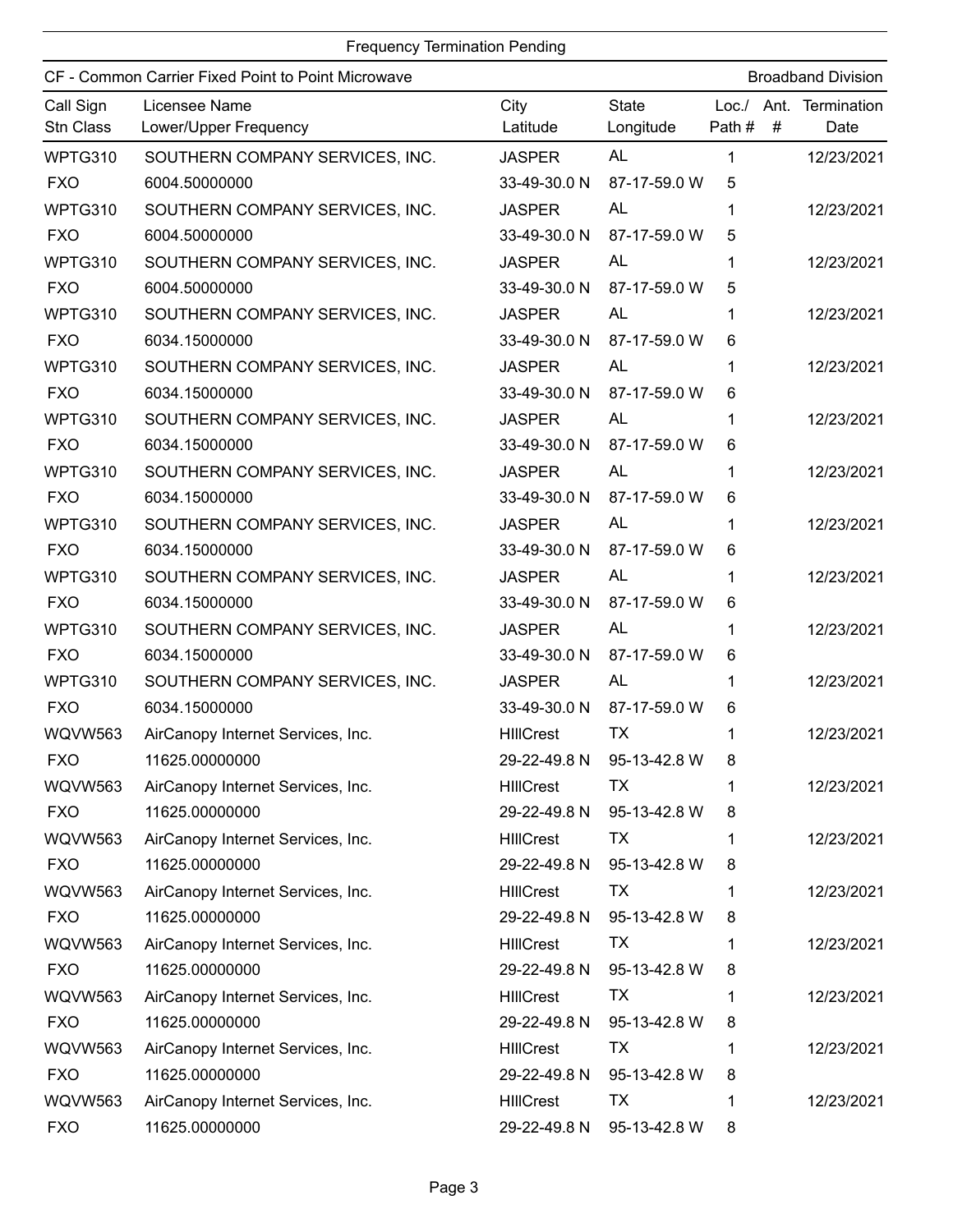|                        | CF - Common Carrier Fixed Point to Point Microwave |                  |                           |                  |           | <b>Broadband Division</b> |
|------------------------|----------------------------------------------------|------------------|---------------------------|------------------|-----------|---------------------------|
| Call Sign<br>Stn Class | Licensee Name<br>Lower/Upper Frequency             | City<br>Latitude | <b>State</b><br>Longitude | Loc. /<br>Path # | Ant.<br># | Termination<br>Date       |
| <b>WQVW563</b>         | AirCanopy Internet Services, Inc.                  | <b>HIIICrest</b> | <b>TX</b>                 | 1                |           | 12/23/2021                |
| <b>FXO</b>             | 11625.00000000                                     | 29-22-49.8 N     | 95-13-42.8 W              | 8                |           |                           |
| <b>WQYS203</b>         | AirCanopy Internet Services, Inc.                  | Liverpool        | <b>TX</b>                 | 1                |           | 12/23/2021                |
| <b>FXO</b>             | 11135.00000000                                     | 29-17-49.5 N     | 95-16-36.0 W              | 6                |           |                           |
| <b>WQYS203</b>         | AirCanopy Internet Services, Inc.                  | Liverpool        | <b>TX</b>                 | 1                |           | 12/23/2021                |
| <b>FXO</b>             | 11135.00000000                                     | 29-17-49.5 N     | 95-16-36.0 W              | 6                |           |                           |
| <b>WQYS203</b>         | AirCanopy Internet Services, Inc.                  | Liverpool        | TX                        | 1                |           | 12/23/2021                |
| <b>FXO</b>             | 11135.00000000                                     | 29-17-49.5 N     | 95-16-36.0 W              | 6                |           |                           |
| <b>WQYS203</b>         | AirCanopy Internet Services, Inc.                  | Liverpool        | TX                        | 1                |           | 12/23/2021                |
| <b>FXO</b>             | 11135.00000000                                     | 29-17-49.5 N     | 95-16-36.0 W              | 6                |           |                           |
| <b>WQYS203</b>         | AirCanopy Internet Services, Inc.                  | Liverpool        | TX                        | 1                |           | 12/23/2021                |
| <b>FXO</b>             | 11135.00000000                                     | 29-17-49.5 N     | 95-16-36.0 W              | 6                |           |                           |
| <b>WQYS203</b>         | AirCanopy Internet Services, Inc.                  | Liverpool        | TX                        | 1                |           | 12/23/2021                |
| <b>FXO</b>             | 11135.00000000                                     | 29-17-49.5 N     | 95-16-36.0 W              | 6                |           |                           |
| <b>WQYS203</b>         | AirCanopy Internet Services, Inc.                  | Liverpool        | TX                        | 1                |           | 12/23/2021                |
| <b>FXO</b>             | 11135.00000000                                     | 29-17-49.5 N     | 95-16-36.0 W              | 6                |           |                           |
| <b>WQYS203</b>         | AirCanopy Internet Services, Inc.                  | Liverpool        | TX                        | 1                |           | 12/23/2021                |
| <b>FXO</b>             | 11135.00000000                                     | 29-17-49.5 N     | 95-16-36.0 W              | 6                |           |                           |
| <b>WQYS203</b>         | AirCanopy Internet Services, Inc.                  | Liverpool        | TX                        | 1                |           | 12/23/2021                |
| <b>FXO</b>             | 11135.00000000                                     | 29-17-49.5 N     | 95-16-36.0 W              | 6                |           |                           |
| WQZH960                | Southern Company Services, Inc.                    | <b>SALEM</b>     | <b>AL</b>                 | 1                |           | 12/22/2021                |
| <b>FXO</b>             | 5974.85000000                                      | 32-35-20.3 N     | 85-11-43.1 W              | 4                |           |                           |

## IG - Industrial/Business Pool, Conventional Mobility Division and Mobility Division

| Call Sign<br><b>Stn Class</b> | Licensee Name<br>Lower/Upper Frequency | City<br>Latitude | <b>State</b><br>Longitude | Loc.<br>Path#  | Ant.<br># | Termination<br>Date |
|-------------------------------|----------------------------------------|------------------|---------------------------|----------------|-----------|---------------------|
| WNDK841                       | <b>AURORA UTILITIES</b>                | <b>AURORA</b>    | IN                        | 1              | 1         | 12/18/2021          |
| FB <sub>2</sub>               | 464.70000000                           | 39-3-10.9 N      | 84-54-23.6 W              |                |           |                     |
| WNDK841                       | <b>AURORA UTILITIES</b>                |                  |                           | 5              |           | 12/18/2021          |
| <b>MO</b>                     | 469.70000000                           |                  |                           |                |           |                     |
| <b>WNRX271</b>                | NORTHRIDGE LOCAL SCHOOLS               |                  |                           | 2              | 1         | 12/23/2021          |
| <b>MO</b>                     | 464.87500000                           |                  |                           |                |           |                     |
| <b>WNRX271</b>                | NORTHRIDGE LOCAL SCHOOLS               |                  |                           | $\overline{2}$ | -1        | 12/23/2021          |
| MO                            | 469.87500000                           | --               |                           |                |           |                     |
| <b>WPXX455</b>                | <b>SCHOOL DISTRICT #69</b>             | <b>SKOKIE</b>    | IL                        | 3              | 1         | 12/23/2021          |
| <b>MO</b>                     | 456.63750000                           | 42-1-54.6 N      | 87-45-9.6 W               |                |           |                     |
| WQEQ655                       | NORTHRIDGE CHURCH                      | <b>PLYMOUTH</b>  | MI                        | 1              | 3         | 12/23/2021          |
| FB <sub>2</sub>               | 151.72250000                           | 42-22-38.3 N     | 83-31-50.9 W              |                |           |                     |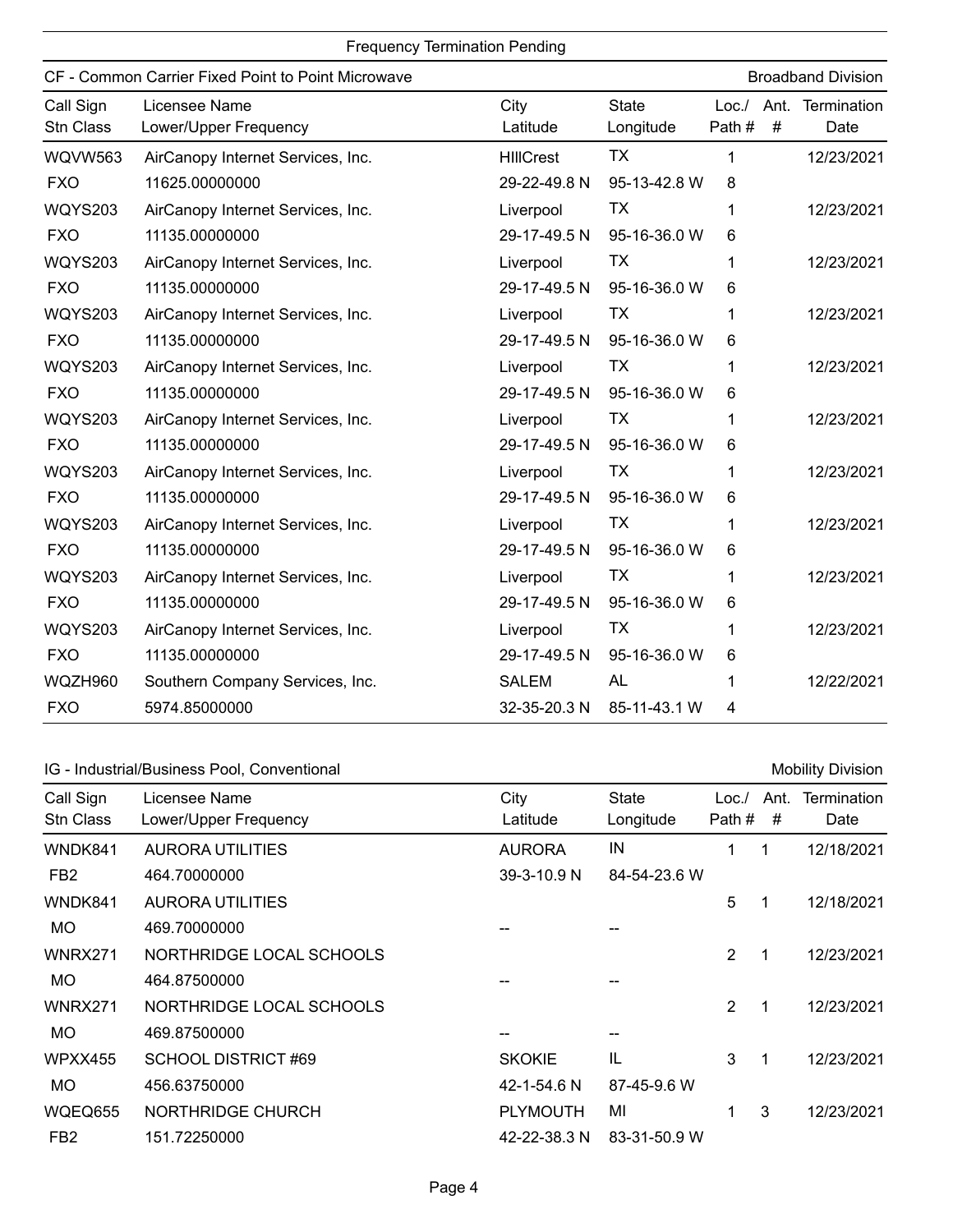|  | <b>Frequency Termination Pending</b> |  |
|--|--------------------------------------|--|
|  |                                      |  |

|                        | IG - Industrial/Business Pool, Conventional |                          |                           |                 |              | <b>Mobility Division</b> |
|------------------------|---------------------------------------------|--------------------------|---------------------------|-----------------|--------------|--------------------------|
| Call Sign<br>Stn Class | Licensee Name<br>Lower/Upper Frequency      | City<br>Latitude         | <b>State</b><br>Longitude | Loc. /<br>Path# | Ant.<br>#    | Termination<br>Date      |
| WQEQ655                | NORTHRIDGE CHURCH                           |                          |                           | $\overline{2}$  | 1            | 12/23/2021               |
| <b>MO</b>              | 158.28750000                                |                          |                           |                 |              |                          |
| <b>WQSM562</b>         | Coca-Cola Bottling Consolidated             | West Memphis AR          |                           | $\overline{2}$  | 1            | 12/17/2021               |
| FB <sub>2</sub>        | 452.37500000                                | 35-7-32.8 N              | 90-12-30.1 W              |                 |              |                          |
| <b>WQSM562</b>         | Coca-Cola Bottling Consolidated             | West Memphis AR          |                           | 2               | 1            | 12/17/2021               |
| FB <sub>2</sub>        | 461.07500000                                | 35-7-32.8 N              | 90-12-30.1 W              |                 |              |                          |
| <b>WQSM562</b>         | Coca-Cola Bottling Consolidated             |                          |                           | 3               | 1            | 12/17/2021               |
| <b>MO</b>              | 452.37500000                                |                          |                           |                 |              |                          |
| <b>WQSM562</b>         | Coca-Cola Bottling Consolidated             |                          |                           | 3               | 1            | 12/17/2021               |
| <b>MO</b>              | 457.37500000                                |                          |                           |                 |              |                          |
| <b>WQSM562</b>         | Coca-Cola Bottling Consolidated             |                          |                           | 3               | 1            | 12/17/2021               |
| <b>MO</b>              | 461.07500000                                |                          |                           |                 |              |                          |
| <b>WQSM562</b>         | Coca-Cola Bottling Consolidated             |                          |                           | 3               | $\mathbf 1$  | 12/17/2021               |
| <b>MO</b>              | 466.07500000                                |                          |                           |                 |              |                          |
| WQUQ602                | <b>CLINTON COUNTY PWSD 4</b>                | PLATTSBURG MO            |                           | 5               | 1            | 12/17/2021               |
| <b>FXO</b>             | 456.40000000                                | 39-32-8.1 N              | 94-29-25.9 W              |                 |              |                          |
| WRKE988                | MASTER METER INC.                           | <b>STERLING HE MI</b>    |                           | 1               | 1            | 12/23/2021               |
| <b>FXO</b>             | 463.51875000                                | 42-35-51.7 N 83-4-25.3 W |                           |                 |              |                          |
| WRKE988                | MASTER METER INC.                           | STERLING HE MI           |                           | 3               | 1            | 12/23/2021               |
| <b>FXO</b>             | 464.00625000                                | 42-32-56.4 N             | 83-4-50.7 W               |                 |              |                          |
| WRKE988                | MASTER METER INC.                           | <b>STERLING HE MI</b>    |                           | 5               | 1            | 12/23/2021               |
| <b>FXO</b>             | 462.05625000                                | 42-33-4.1 N              | 82-59-47.8 W              |                 |              |                          |
| <b>WZU629</b>          | RAMONA UNIFIED SCHOOL DISTRICT              | <b>SAN DIEGO</b>         | CA                        | 1               | 1            | 12/23/2021               |
| FB <sub>2</sub>        | 152.45750000                                | 33-0-34.0 N              | 116-58-14.0 W             |                 |              |                          |
| <b>WZU629</b>          | RAMONA UNIFIED SCHOOL DISTRICT              |                          |                           | $\overline{2}$  | $\mathbf{1}$ | 12/23/2021               |
| MO                     | 152.45750000                                |                          |                           |                 |              |                          |
| <b>WZU629</b>          | RAMONA UNIFIED SCHOOL DISTRICT              |                          |                           | $\overline{2}$  | $\mathbf{1}$ | 12/23/2021               |
| MO                     | 157.71750000                                |                          |                           |                 |              |                          |

### MG - Microwave Industrial/Business Pool and Broadband Division Broadband Division

| Call Sign<br>Stn Class | Licensee Name<br>Lower/Upper Frequency | City<br>Latitude  | State<br>Longitude | Loc./<br>Path # | Ant.<br># | Termination<br>Date |
|------------------------|----------------------------------------|-------------------|--------------------|-----------------|-----------|---------------------|
| WPTD239                | SOUTHERN COMPANY SERVICES, INC.        | <b>HAMILTON</b>   | AL                 |                 |           | 12/23/2021          |
| <b>FXO</b>             | 6315.84000000                          | $34 - 7 - 40.0 N$ | 87-57-46.0 W       | 5               |           |                     |
| WPTD239                | SOUTHERN COMPANY SERVICES, INC.        | <b>HAMILTON</b>   | AL                 |                 |           | 12/23/2021          |
| <b>FXO</b>             | 6315.84000000                          | $34 - 7 - 40.0$ N | 87-57-46.0 W       | 5               |           |                     |
| WPTD239                | SOUTHERN COMPANY SERVICES, INC.        | <b>HAMILTON</b>   | AL                 |                 |           | 12/23/2021          |
| <b>FXO</b>             | 6315.84000000                          | $34 - 7 - 40.0$ N | 87-57-46.0 W       | 5               |           |                     |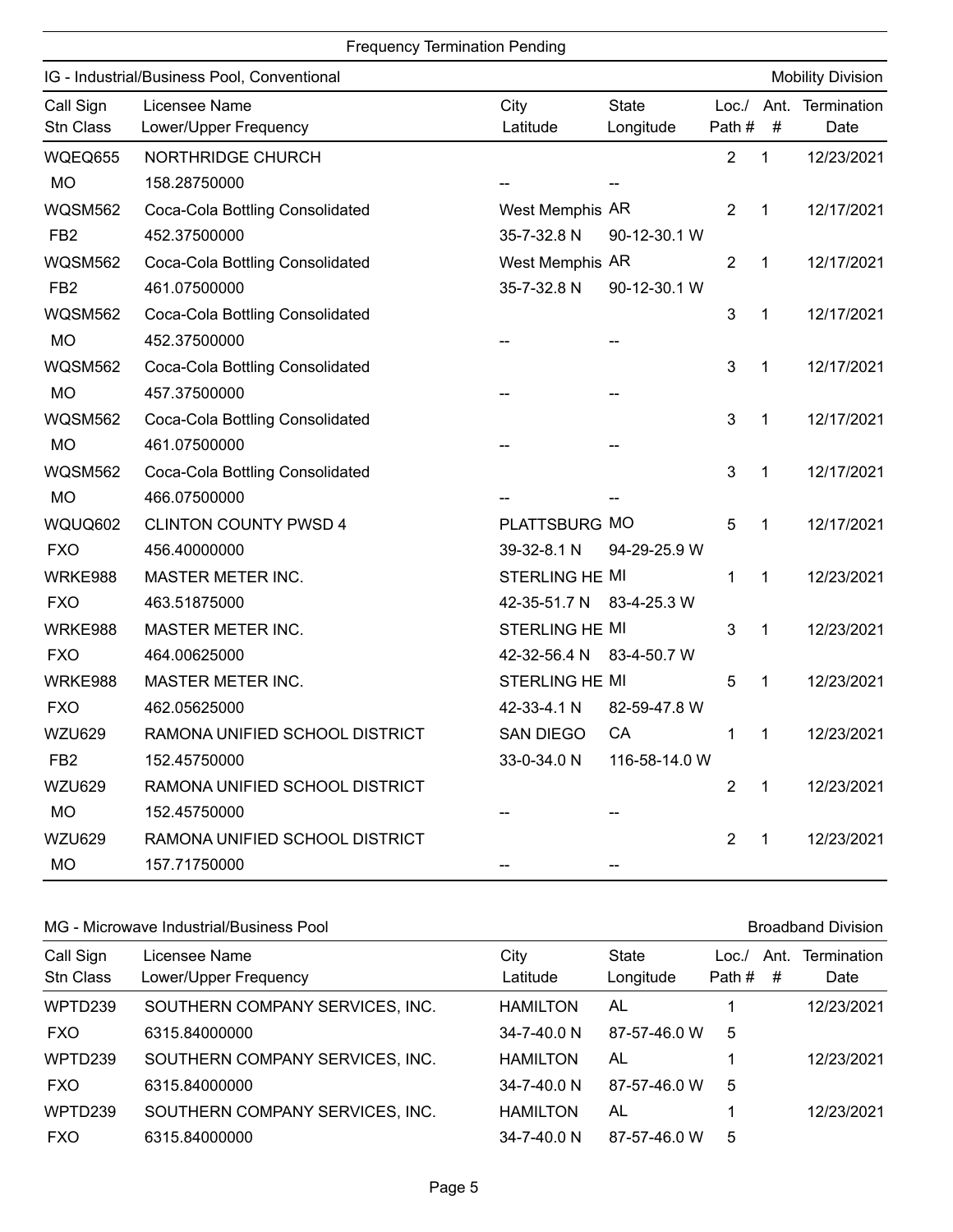|                        | MG - Microwave Industrial/Business Pool |                  |                           |             |   | <b>Broadband Division</b>      |
|------------------------|-----------------------------------------|------------------|---------------------------|-------------|---|--------------------------------|
| Call Sign<br>Stn Class | Licensee Name<br>Lower/Upper Frequency  | City<br>Latitude | <b>State</b><br>Longitude | Path #      | # | Loc./ Ant. Termination<br>Date |
| WPTD239                | SOUTHERN COMPANY SERVICES, INC.         | <b>HAMILTON</b>  | <b>AL</b>                 | 1           |   | 12/23/2021                     |
| <b>FXO</b>             | 6315.84000000                           | 34-7-40.0 N      | 87-57-46.0 W              | 5           |   |                                |
| WPTD239                | SOUTHERN COMPANY SERVICES, INC.         | <b>HAMILTON</b>  | AL                        | 1           |   | 12/23/2021                     |
| <b>FXO</b>             | 6315.84000000                           | 34-7-40.0 N      | 87-57-46.0 W              | 5           |   |                                |
| WPTD239                | SOUTHERN COMPANY SERVICES, INC.         | <b>HAMILTON</b>  | <b>AL</b>                 | 1           |   | 12/23/2021                     |
| <b>FXO</b>             | 6315.84000000                           | 34-7-40.0 N      | 87-57-46.0 W              | 5           |   |                                |
| WPTD239                | SOUTHERN COMPANY SERVICES, INC.         | <b>HAMILTON</b>  | <b>AL</b>                 | 1           |   | 12/23/2021                     |
| <b>FXO</b>             | 6315.84000000                           | 34-7-40.0 N      | 87-57-46.0 W              | 5           |   |                                |
| WPTD239                | SOUTHERN COMPANY SERVICES, INC.         | <b>HAMILTON</b>  | <b>AL</b>                 | 1           |   | 12/23/2021                     |
| <b>FXO</b>             | 6315.84000000                           | 34-7-40.0 N      | 87-57-46.0 W              | 5           |   |                                |
| WQLR409                | NW TECHNOLOGIES, LLC                    | New York         | <b>NY</b>                 | 1           |   | 12/23/2021                     |
| <b>FXO</b>             | 18115.00000000                          | 40-47-40.9 N     | 73-58-0.4 W               | 6           |   |                                |
| WQLR409                | NW TECHNOLOGIES, LLC                    | New York         | <b>NY</b>                 | 1           |   | 12/23/2021                     |
| <b>FXO</b>             | 18115.00000000                          | 40-47-40.9 N     | 73-58-0.4 W               | 6           |   |                                |
| WQLR409                | NW TECHNOLOGIES, LLC                    | New York         | <b>NY</b>                 | 1           |   | 12/23/2021                     |
| <b>FXO</b>             | 18115.00000000                          | 40-47-40.9 N     | 73-58-0.4 W               | 6           |   |                                |
| WQLR409                | NW TECHNOLOGIES, LLC                    | New York         | <b>NY</b>                 | 1           |   | 12/23/2021                     |
| <b>FXO</b>             | 18115.00000000                          | 40-47-40.9 N     | 73-58-0.4 W               | 6           |   |                                |
| WQLR409                | NW TECHNOLOGIES, LLC                    | New York         | <b>NY</b>                 | 1           |   | 12/23/2021                     |
| <b>FXO</b>             | 18115.00000000                          | 40-47-40.9 N     | 73-58-0.4 W               | 6           |   |                                |
| WQLR409                | NW TECHNOLOGIES, LLC                    | New York         | <b>NY</b>                 | 1           |   | 12/23/2021                     |
| <b>FXO</b>             | 18115.00000000                          | 40-47-40.9 N     | 73-58-0.4 W               | 6           |   |                                |
| WQLR409                | NW TECHNOLOGIES, LLC                    | New York         | <b>NY</b>                 |             |   | 12/23/2021                     |
| <b>FXO</b>             | 18115.00000000                          |                  | 40-47-40.9 N 73-58-0.4 W  | 6           |   |                                |
| WQLR409                | NW TECHNOLOGIES, LLC                    | New York         | <b>NY</b>                 | 1           |   | 12/23/2021                     |
| <b>FXO</b>             | 18115.00000000                          | 40-47-40.9 N     | 73-58-0.4 W               | 6           |   |                                |
| WQLR409                | NW TECHNOLOGIES, LLC                    | New York         | <b>NY</b>                 | 1           |   | 12/23/2021                     |
| <b>FXO</b>             | 18115.00000000                          | 40-47-40.9 N     | 73-58-0.4 W               | 6           |   |                                |
| WQOV332                | Jefferson Microwave, LLC                | <b>LA GRANGE</b> | IN                        | 1           |   | 12/23/2021                     |
| <b>FXO</b>             | 11545.00000000                          | 41-39-0.7 N      | 85-21-12.3 W              | 15          |   |                                |
| WQOV332                | Jefferson Microwave, LLC                | <b>LA GRANGE</b> | IN                        | 1           |   | 12/23/2021                     |
| <b>FXO</b>             | 11545.00000000                          | 41-39-0.7 N      | 85-21-12.3 W              | 15          |   |                                |
| WQOV332                | Jefferson Microwave, LLC                | <b>LA GRANGE</b> | IN                        | 1           |   | 12/23/2021                     |
| <b>FXO</b>             | 11465.00000000                          | 41-39-0.7 N      | 85-21-12.3 W              | 16          |   |                                |
| WQOV332                | Jefferson Microwave, LLC                | <b>LA GRANGE</b> | IN                        | $\mathbf 1$ |   | 12/23/2021                     |
| <b>FXO</b>             | 11465.00000000                          | 41-39-0.7 N      | 85-21-12.3 W              | 16          |   |                                |
| <b>WQOV560</b>         | Jefferson Microwave, LLC                | <b>LEMOYNE</b>   | OH                        | 1           |   | 12/23/2021                     |
| <b>FXO</b>             | 11465.00000000                          | 41-30-34.0 N     | 83-27-52.0 W              | 18          |   |                                |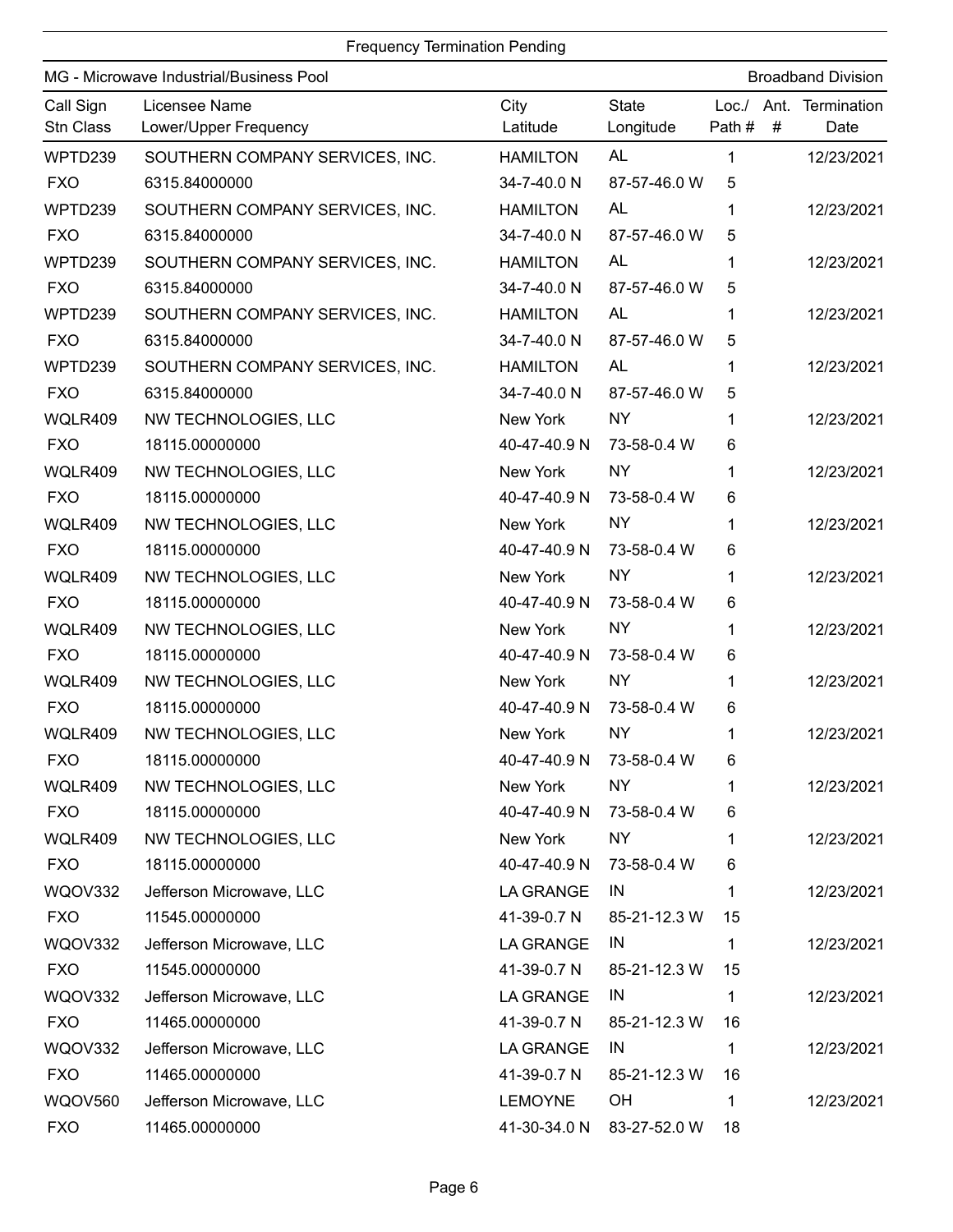| MG - Microwave Industrial/Business Pool |                                        |                          |                           |                      | <b>Broadband Division</b> |                     |  |
|-----------------------------------------|----------------------------------------|--------------------------|---------------------------|----------------------|---------------------------|---------------------|--|
| Call Sign<br>Stn Class                  | Licensee Name<br>Lower/Upper Frequency | City<br>Latitude         | <b>State</b><br>Longitude | Loc./ Ant.<br>Path # | #                         | Termination<br>Date |  |
| <b>WQOV560</b>                          | Jefferson Microwave, LLC               | <b>LEMOYNE</b>           | OH                        | 1                    |                           | 12/23/2021          |  |
| <b>FXO</b>                              | 11465.00000000                         | 41-30-34.0 N             | 83-27-52.0 W              | 18                   |                           |                     |  |
| <b>WQOV563</b>                          | Jefferson Microwave, LLC               | JEFFERSON T PA           |                           | 1                    |                           | 12/23/2021          |  |
| <b>FXO</b>                              | 11665.00000000                         | 41-15-10.1 N             | 80-21-27.1 W              | 21                   |                           |                     |  |
| <b>WQOV563</b>                          | Jefferson Microwave, LLC               | JEFFERSON T PA           |                           | 1                    |                           | 12/23/2021          |  |
| <b>FXO</b>                              | 11665.00000000                         | 41-15-10.1 N             | 80-21-27.1 W              | 21                   |                           |                     |  |
| WQOV564                                 | Jefferson Microwave, LLC               | <b>EMLENTON</b>          | PA                        | 1                    |                           | 12/23/2021          |  |
| <b>FXO</b>                              | 11175.00000000                         | 41-10-33.9 N             | 79-38-22.3 W              | 15                   |                           |                     |  |
| WQOV564                                 | Jefferson Microwave, LLC               | <b>EMLENTON</b>          | PA                        | 1                    |                           | 12/23/2021          |  |
| <b>FXO</b>                              | 11175.00000000                         | 41-10-33.9 N             | 79-38-22.3 W              | 15                   |                           |                     |  |
| WQOV564                                 | Jefferson Microwave, LLC               | <b>EMLENTON</b>          | <b>PA</b>                 | 1                    |                           | 12/23/2021          |  |
| <b>FXO</b>                              | 11265.00000000                         | 41-10-33.9 N             | 79-38-22.3 W              | 16                   |                           |                     |  |
| WQOV564                                 | Jefferson Microwave, LLC               | <b>EMLENTON</b>          | PA                        | 1                    |                           | 12/23/2021          |  |
| <b>FXO</b>                              | 11265.00000000                         | 41-10-33.9 N             | 79-38-22.3 W              | 16                   |                           |                     |  |
| <b>WQOV564</b>                          | Jefferson Microwave, LLC               | <b>EMLENTON</b>          | <b>PA</b>                 | 1                    |                           | 12/23/2021          |  |
| <b>FXO</b>                              | 11425.00000000                         | 41-10-33.9 N             | 79-38-22.3 W              | 17                   |                           |                     |  |
| WQOV564                                 | Jefferson Microwave, LLC               | <b>EMLENTON</b>          | PA                        | 1                    |                           | 12/23/2021          |  |
| <b>FXO</b>                              | 11425.00000000                         | 41-10-33.9 N             | 79-38-22.3 W              | 17                   |                           |                     |  |
| WQPH938                                 | Jefferson Microwave, LLC               | Randolph                 | <b>NJ</b>                 | $\mathbf 1$          |                           | 12/23/2021          |  |
| <b>FXO</b>                              | 11545.00000000                         | 40-49-20.6 N             | 74-33-20.8 W              | 36                   |                           |                     |  |
| WQPH938                                 | Jefferson Microwave, LLC               | Randolph                 | <b>NJ</b>                 | 1                    |                           | 12/23/2021          |  |
| <b>FXO</b>                              | 11545.00000000                         | 40-49-20.6 N             | 74-33-20.8 W              | 36                   |                           |                     |  |
| WQPX821                                 | Jefferson Microwave, LLC               | Deemers Cross PA         |                           | 1                    |                           | 12/23/2021          |  |
| <b>FXO</b>                              | 10775.00000000                         | 41-7-22.6 N 78-55-47.6 W |                           | 19                   |                           |                     |  |
| WQPX821                                 | Jefferson Microwave, LLC               | Deemers Cross PA         |                           | 1                    |                           | 12/23/2021          |  |
| <b>FXO</b>                              | 10775.00000000                         | 41-7-22.6 N              | 78-55-47.6 W              | 19                   |                           |                     |  |
| WQPX821                                 | Jefferson Microwave, LLC               | Deemers Cross PA         |                           | 1                    |                           | 12/23/2021          |  |
| <b>FXO</b>                              | 10935.00000000                         | 41-7-22.6 N              | 78-55-47.6 W              | 20                   |                           |                     |  |
| WQPX821                                 | Jefferson Microwave, LLC               | Deemers Cross PA         |                           | $\mathbf{1}$         |                           | 12/23/2021          |  |
| <b>FXO</b>                              | 10935.00000000                         | 41-7-22.6 N              | 78-55-47.6 W              | 20                   |                           |                     |  |
| WQQK455                                 | FIF AireBeam, LLC                      | Eloy                     | AZ                        | 1                    |                           | 12/19/2021          |  |
| <b>FXO</b>                              | 11485.00000000                         | 32-50-2.7 N              | 111-39-2.9 W              | 5                    |                           |                     |  |
| WQQK455                                 | FIF AireBeam, LLC                      | Eloy                     | AZ                        | 1                    |                           | 12/19/2021          |  |
| <b>FXO</b>                              | 11485.00000000                         | 32-50-2.7 N              | 111-39-2.9 W              | 5                    |                           |                     |  |
| WQQK455                                 | FIF AireBeam, LLC                      | Eloy                     | AZ                        | 1                    |                           | 12/19/2021          |  |
| <b>FXO</b>                              | 11485.00000000                         | 32-50-2.7 N              | 111-39-2.9 W              | 5                    |                           |                     |  |
| WQQK455                                 | FIF AireBeam, LLC                      | Eloy                     | AZ                        | 1                    |                           | 12/19/2021          |  |
| <b>FXO</b>                              | 11485.00000000                         | 32-50-2.7 N              | 111-39-2.9 W              | 5                    |                           |                     |  |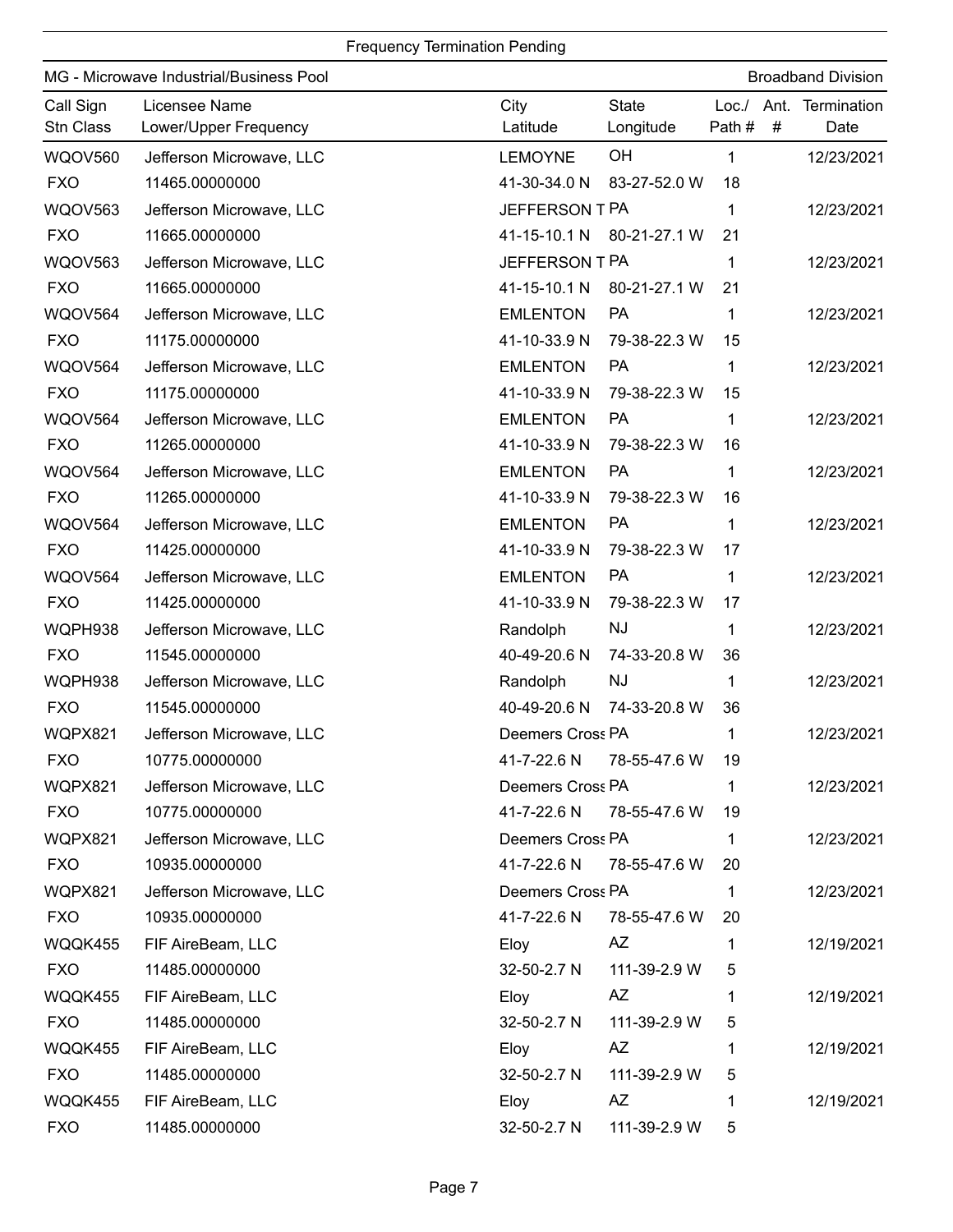| MG - Microwave Industrial/Business Pool<br><b>Broadband Division</b> |                                        |                   |                           |                     |   |                     |
|----------------------------------------------------------------------|----------------------------------------|-------------------|---------------------------|---------------------|---|---------------------|
| Call Sign<br>Stn Class                                               | Licensee Name<br>Lower/Upper Frequency | City<br>Latitude  | <b>State</b><br>Longitude | Loc./ Ant.<br>Path# | # | Termination<br>Date |
| WQQK455                                                              | FIF AireBeam, LLC                      | Eloy              | AZ                        | 1                   |   | 12/19/2021          |
| <b>FXO</b>                                                           | 11485.00000000                         | 32-50-2.7 N       | 111-39-2.9 W              | 6                   |   |                     |
| WQQK455                                                              | FIF AireBeam, LLC                      | Eloy              | AZ                        | 1                   |   | 12/19/2021          |
| <b>FXO</b>                                                           | 11485.00000000                         | 32-50-2.7 N       | 111-39-2.9 W              | 6                   |   |                     |
| WQQK455                                                              | FIF AireBeam, LLC                      | Eloy              | <b>AZ</b>                 | 1                   |   | 12/19/2021          |
| <b>FXO</b>                                                           | 11485.00000000                         | 32-50-2.7 N       | 111-39-2.9 W              | 6                   |   |                     |
| WQQK455                                                              | FIF AireBeam, LLC                      | Eloy              | <b>AZ</b>                 | 1                   |   | 12/19/2021          |
| <b>FXO</b>                                                           | 11485.00000000                         | 32-50-2.7 N       | 111-39-2.9 W              | 6                   |   |                     |
| WQQM529                                                              | Newmax, LLC                            | Coeur d Alene     | ID                        | 1                   |   | 12/18/2021          |
| <b>FXO</b>                                                           | 19620.00000000                         | 47-43-53.8 N      | 116-43-49.1 W             | 4                   |   |                     |
| WQQM529                                                              | Newmax, LLC                            | Coeur d Alene ID  |                           | 1                   |   | 12/18/2021          |
| <b>FXO</b>                                                           | 19620.00000000                         | 47-43-53.8 N      | 116-43-49.1 W             | 4                   |   |                     |
| WQQM529                                                              | Newmax, LLC                            | Coeur d Alene ID  |                           | 1                   |   | 12/18/2021          |
| <b>FXO</b>                                                           | 19620.00000000                         | 47-43-53.8 N      | 116-43-49.1 W             | 4                   |   |                     |
| WQQM529                                                              | Newmax, LLC                            | Coeur d Alene ID  |                           |                     |   | 12/18/2021          |
| <b>FXO</b>                                                           | 19620.00000000                         | 47-43-53.8 N      | 116-43-49.1 W             | 4                   |   |                     |
| WQRH420                                                              | Jefferson Microwave, LLC               | PENN ARGYL PA     |                           | 1                   |   | 12/23/2021          |
| <b>FXO</b>                                                           | 11055.00000000                         | 40-53-3.0 N       | 75-15-39.0 W              | 28                  |   |                     |
| WQRH420                                                              | Jefferson Microwave, LLC               | PENN ARGYL PA     |                           | 1                   |   | 12/23/2021          |
| <b>FXO</b>                                                           | 11055.00000000                         | 40-53-3.0 N       | 75-15-39.0 W              | 28                  |   |                     |
| WQUD672                                                              | Syringa Networks LLC                   | <b>Grand View</b> | ID                        | 1                   |   | 12/19/2021          |
| <b>FXO</b>                                                           | 10995.00000000                         | 43-1-43.5 N       | 116-3-39.4 W              | 3                   |   |                     |
| WQUD672                                                              | Syringa Networks LLC                   | <b>Grand View</b> | ID                        | 1                   |   | 12/19/2021          |
| <b>FXO</b>                                                           | 10995.00000000                         | 43-1-43.5 N       | 116-3-39.4 W              | 3                   |   |                     |
| WQUD672                                                              | Syringa Networks LLC                   | <b>Grand View</b> | ID                        | 1                   |   | 12/19/2021          |
| <b>FXO</b>                                                           | 10995.00000000                         | 43-1-43.5 N       | 116-3-39.4 W              | 3                   |   |                     |
| WQUD672                                                              | Syringa Networks LLC                   | <b>Grand View</b> | ID                        | 1                   |   | 12/19/2021          |
| <b>FXO</b>                                                           | 10995.00000000                         | 43-1-43.5 N       | 116-3-39.4 W              | 3                   |   |                     |
| WQUD672                                                              | Syringa Networks LLC                   | <b>Grand View</b> | ID                        | 1                   |   | 12/19/2021          |
| <b>FXO</b>                                                           | 10995.00000000                         | 43-1-43.5 N       | 116-3-39.4 W              | 3                   |   |                     |
| WQUD672                                                              | Syringa Networks LLC                   | <b>Grand View</b> | ID                        | 1                   |   | 12/19/2021          |
| <b>FXO</b>                                                           | 10995.00000000                         | 43-1-43.5 N       | 116-3-39.4 W              | 3                   |   |                     |
| WQUD672                                                              | Syringa Networks LLC                   | <b>Grand View</b> | ID                        | 1                   |   | 12/19/2021          |
| <b>FXO</b>                                                           | 10995.00000000                         | 43-1-43.5 N       | 116-3-39.4 W              | 3                   |   |                     |
| WQUD672                                                              | Syringa Networks LLC                   | <b>Grand View</b> | ID                        | 1                   |   | 12/19/2021          |
| <b>FXO</b>                                                           | 10995.00000000                         | 43-1-43.5 N       | 116-3-39.4 W              | 3                   |   |                     |
| WQUD672                                                              | Syringa Networks LLC                   | <b>Grand View</b> | ID                        | 1                   |   | 12/19/2021          |
| <b>FXO</b>                                                           | 10995.00000000                         | 43-1-43.5 N       | 116-3-39.4 W              | 3                   |   |                     |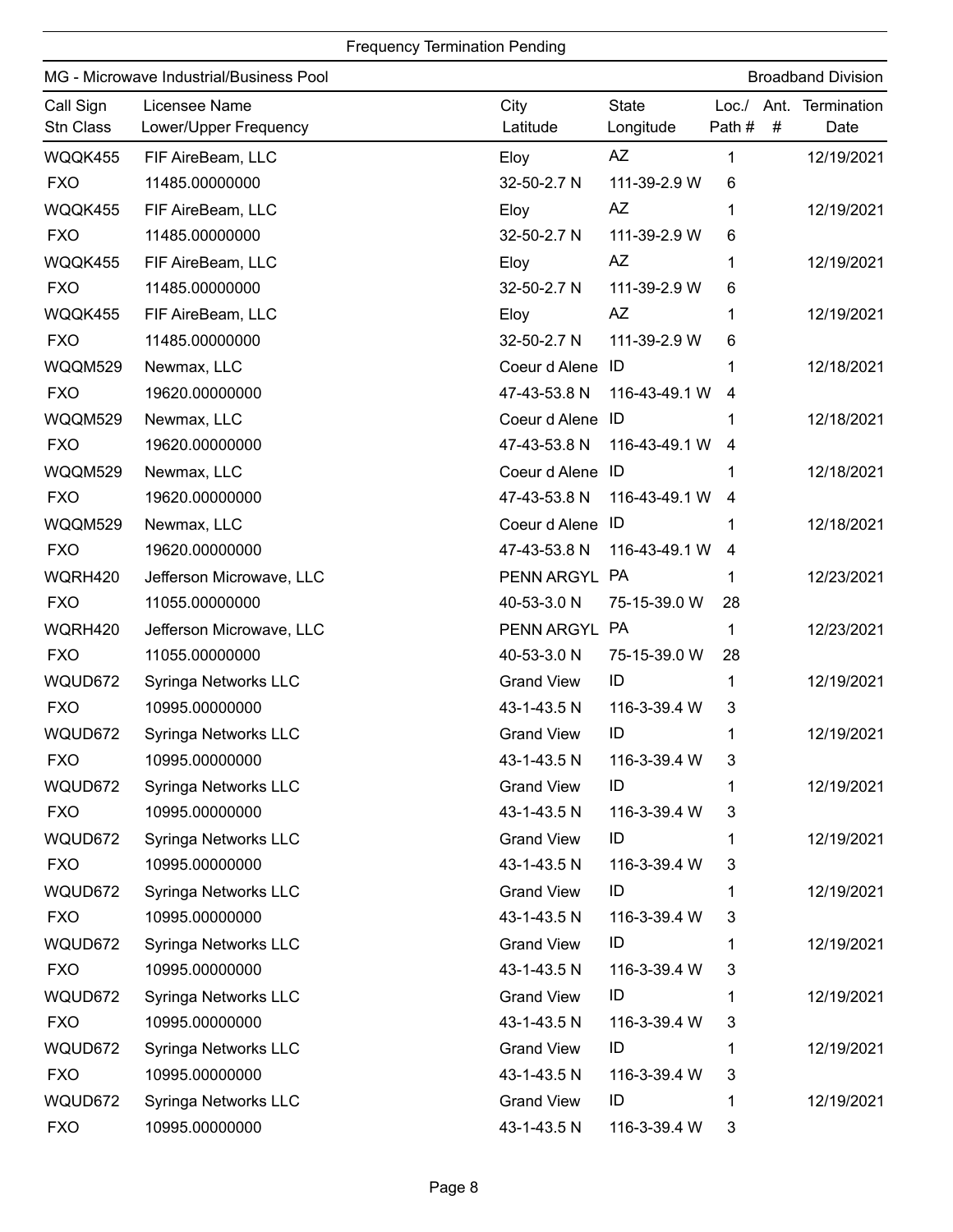|                        | MG - Microwave Industrial/Business Pool |                   |                           |                 |   | <b>Broadband Division</b> |
|------------------------|-----------------------------------------|-------------------|---------------------------|-----------------|---|---------------------------|
| Call Sign<br>Stn Class | Licensee Name<br>Lower/Upper Frequency  | City<br>Latitude  | <b>State</b><br>Longitude | Loc. /<br>Path# | # | Ant. Termination<br>Date  |
| WQUD672                | Syringa Networks LLC                    | <b>Grand View</b> | ID                        | 1               |   | 12/19/2021                |
| <b>FXO</b>             | 10995.00000000                          | 43-1-43.5 N       | 116-3-39.4 W              | 3               |   |                           |
| WQUD672                | Syringa Networks LLC                    | <b>Grand View</b> | ID                        | 1               |   | 12/19/2021                |
| <b>FXO</b>             | 11075.00000000                          | 43-1-43.5 N       | 116-3-39.4 W              | 4               |   |                           |
| WQUD672                | Syringa Networks LLC                    | <b>Grand View</b> | ID                        | 1               |   | 12/19/2021                |
| <b>FXO</b>             | 11075.00000000                          | 43-1-43.5 N       | 116-3-39.4 W              | 4               |   |                           |
| WQUD672                | Syringa Networks LLC                    | <b>Grand View</b> | ID                        | 1               |   | 12/19/2021                |
| <b>FXO</b>             | 11075.00000000                          | 43-1-43.5 N       | 116-3-39.4 W              | 4               |   |                           |
| WQUD672                | Syringa Networks LLC                    | <b>Grand View</b> | ID                        | 1               |   | 12/19/2021                |
| <b>FXO</b>             | 11075.00000000                          | 43-1-43.5 N       | 116-3-39.4 W              | 4               |   |                           |
| WQUD672                | Syringa Networks LLC                    | <b>Grand View</b> | ID                        | 1               |   | 12/19/2021                |
| <b>FXO</b>             | 11075.00000000                          | 43-1-43.5 N       | 116-3-39.4 W              | 4               |   |                           |
| WQUD672                | Syringa Networks LLC                    | <b>Grand View</b> | ID                        | 1               |   | 12/19/2021                |
| <b>FXO</b>             | 11075.00000000                          | 43-1-43.5 N       | 116-3-39.4 W              | 4               |   |                           |
| WQUD672                | Syringa Networks LLC                    | <b>Grand View</b> | ID                        | 1               |   | 12/19/2021                |
| <b>FXO</b>             | 11075.00000000                          | 43-1-43.5 N       | 116-3-39.4 W              | 4               |   |                           |
| WQUD672                | Syringa Networks LLC                    | <b>Grand View</b> | ID                        | 1               |   | 12/19/2021                |
| <b>FXO</b>             | 11075.00000000                          | 43-1-43.5 N       | 116-3-39.4 W              | 4               |   |                           |
| WQUD672                | Syringa Networks LLC                    | <b>Grand View</b> | ID                        | 1               |   | 12/19/2021                |
| <b>FXO</b>             | 11075.00000000                          | 43-1-43.5 N       | 116-3-39.4 W              | 4               |   |                           |
| WQUD672                | Syringa Networks LLC                    | <b>Grand View</b> | ID                        | 1               |   | 12/19/2021                |
| <b>FXO</b>             | 11075.00000000                          | 43-1-43.5 N       | 116-3-39.4 W              | 4               |   |                           |
| WQZA226                | Jefferson Microwave, LLC                | Sandusky          | OH                        | 1               |   | 12/23/2021                |
| <b>FXO</b>             | 10975.00000000                          | 41-28-2.4 N       | 82-48-55.8 W              | 13              |   |                           |
| WQZA226                | Jefferson Microwave, LLC                | Sandusky          | OH                        | 1               |   | 12/23/2021                |
| <b>FXO</b>             | 10975.00000000                          | 41-28-2.4 N       | 82-48-55.8 W              | 13              |   |                           |
| WQZA226                | Jefferson Microwave, LLC                | Sandusky          | OH                        | 1               |   | 12/23/2021                |
| <b>FXO</b>             | 11095.00000000                          | 41-28-2.4 N       | 82-48-55.8 W              | 14              |   |                           |
| WQZA226                | Jefferson Microwave, LLC                | Sandusky          | OH                        | 1               |   | 12/23/2021                |
| <b>FXO</b>             | 11095.00000000                          | 41-28-2.4 N       | 82-48-55.8 W              | 14              |   |                           |
| WRCM820                | AlignTec Incorporated                   | Durango           | CO                        | 1               |   | 12/22/2021                |
| <b>FXO</b>             | 10755.00000000                          | 37-12-10.2 N      | 107-49-44.8 W             | 3               |   |                           |
| WRCM820                | AlignTec Incorporated                   | Durango           | CO                        |                 |   | 12/22/2021                |
| <b>FXO</b>             | 10755.00000000                          | 37-12-10.2 N      | 107-49-44.8 W             | 3               |   |                           |
| WRCM820                | AlignTec Incorporated                   | Durango           | CO                        | 1               |   | 12/22/2021                |
| <b>FXO</b>             | 10755.00000000                          | 37-12-10.2 N      | 107-49-44.8 W             | $\mathbf{3}$    |   |                           |
| <b>WRCM820</b>         | AlignTec Incorporated                   | Durango           | CO                        |                 |   | 12/22/2021                |
| <b>FXO</b>             | 10755.00000000                          | 37-12-10.2 N      | 107-49-44.8 W 3           |                 |   |                           |